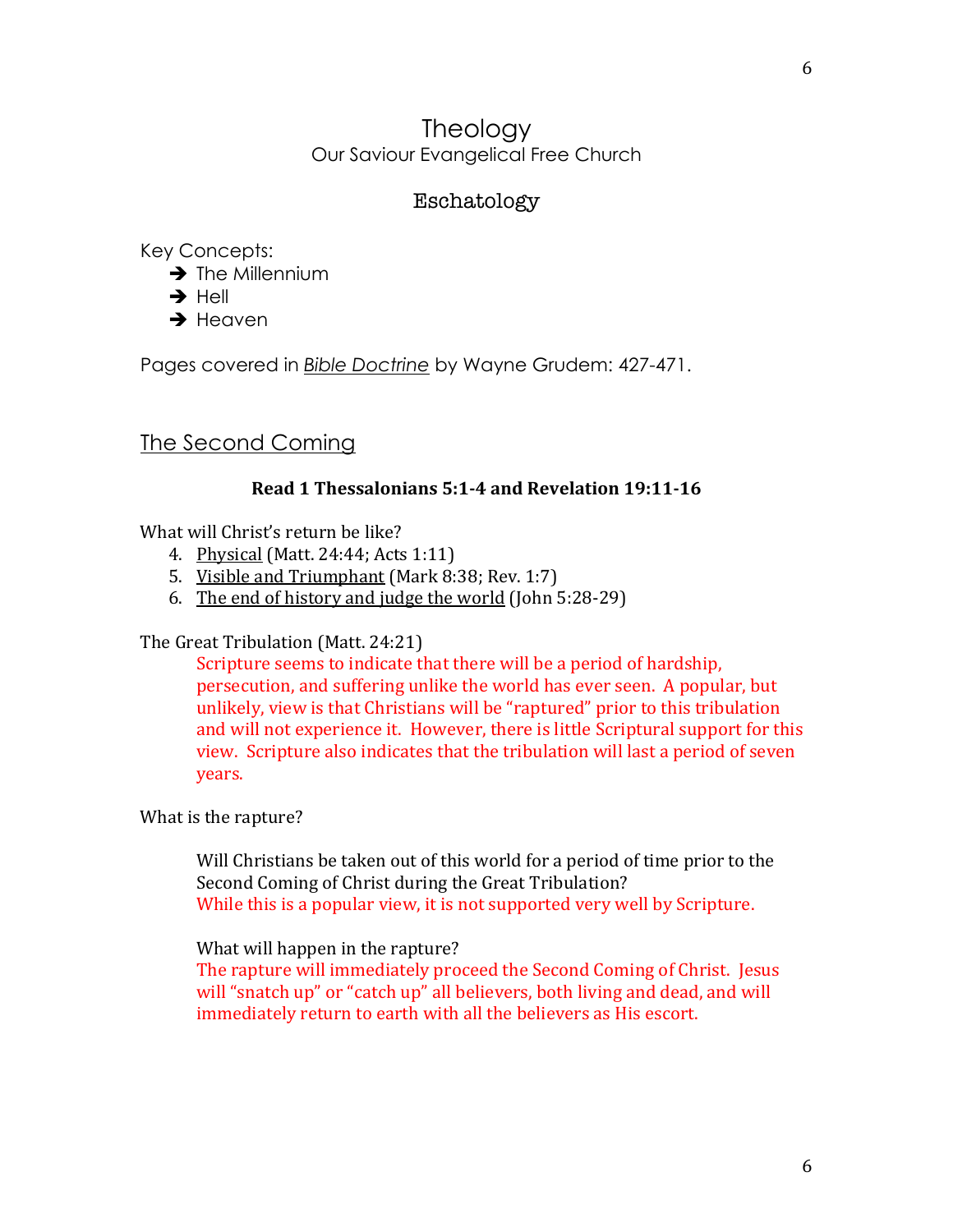## What is the millennium? (Read Rev. 20:4-5)

Following His Second Coming, Christ will reign with believers on earth for a period of 1000 years. During this time many of the unbelievers, but not all of them, will turn to Christ and be saved. It will be a period of unrivaled peace and glory here on earth. After the 1000 years are over, Satan will be released from his captivity and will lead a revolt against Christ of those who have not turned to Christ, but he will be defeated.

### Is it a literal 1000 years?

There are good arguments to support either claim. They include the fact that Revelation is an apocalyptic book, given to much symbolism and approximations. On the other hand, many claim that the Bible says 1000, so it must be true. In either case, both a literal 1000 years and the belief that it will simply be a "long period of time" are equally valid and Biblical.

## Views of the Millennium

## Amillennialism

This view suggests that we are currently in the millennium and that there will be no millennium to come. Christ will simply return again to restore all things and the eternal state will begin.

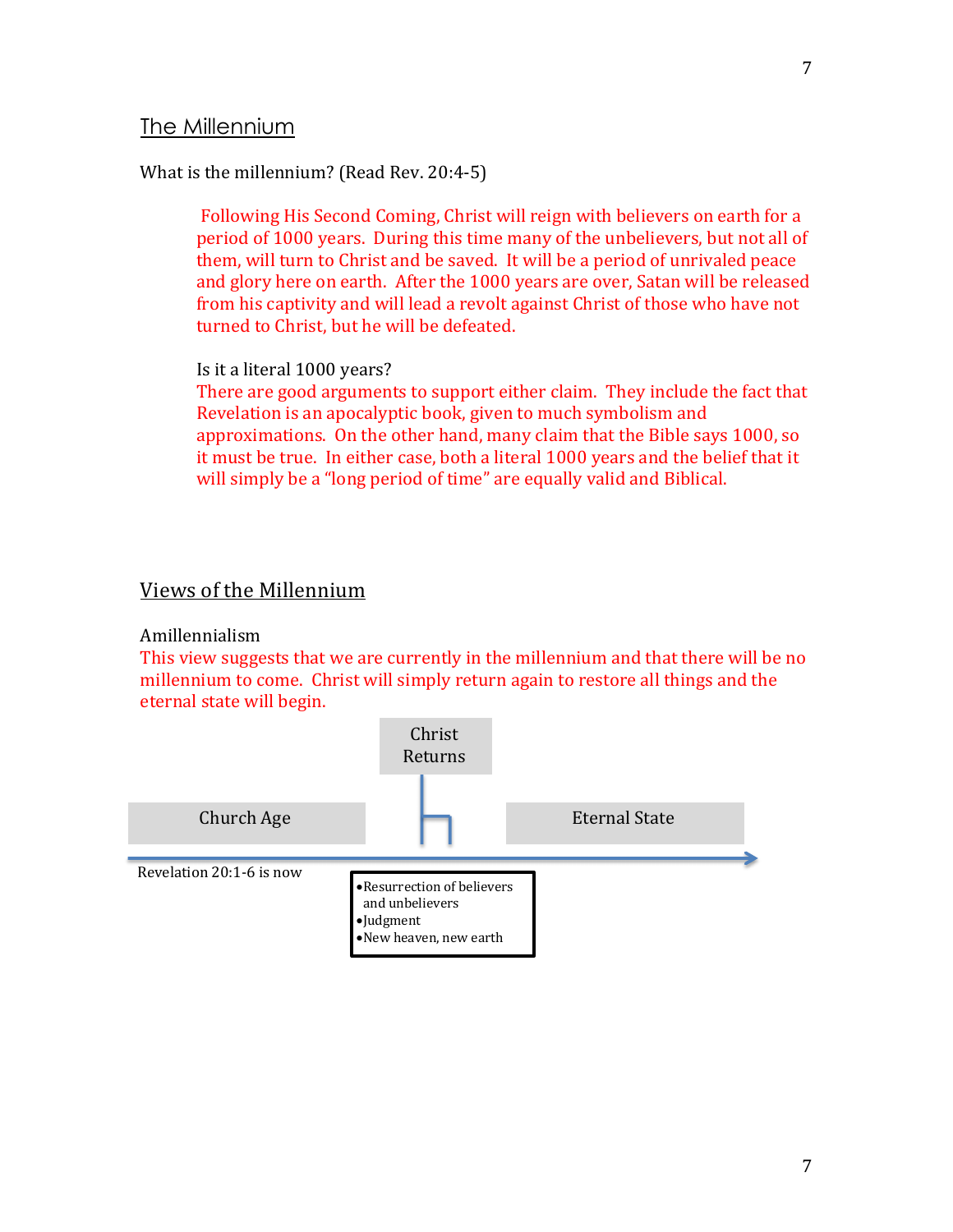#### Dispensational Premillennialism

Christ will not only return prior to the millennium, but prior to the Great Tribulation as well. This is the classic view of the pretribulation "rapture" where believers are suddenly gone from earth for a period of time before they return with Christ for His millennial reign.



### Classic Premillennialism

This position states that Christ will return prior to the millennium with all believers as His escorts. In this scenario the believers will experience the Great Tribulation just prior to Christ's Second coming and will be "raptured" immediately prior to the event.

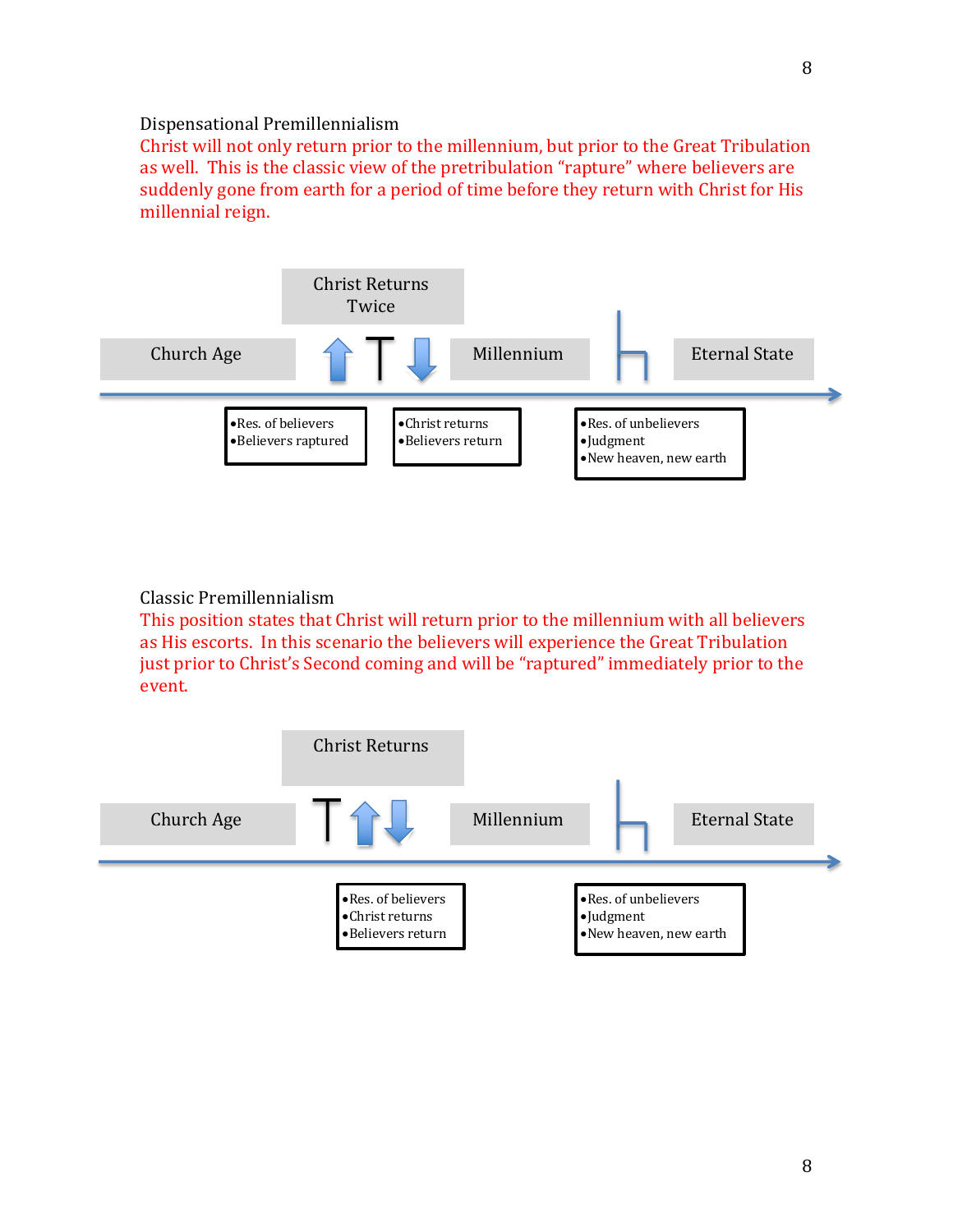Postmillenialism

Postmillenialism believes that Christ will return afte the millennium. This view states that the progress of the gospel and the power of the church will gradually increase and a larger and larger portion of the world's population will be Christians. As a result, there will be a significant Christian influence on society and gradually a millennial age will occur on earth. The millennium will not necessarily last for a literal 1000 years, but will be a long period of time. According to postmillennialism, there will not be a specific period of tribulation.



## Heaven and Hell

The Final Judgment (Rev.  $20:11-15$ )

What will happen?

- 6. Jesus Christ will be the judge.
- 7. Unbelievers will be judged.
- 8. Believers will be judged.
- 9. Angels will be judged.
- 10. Believers will help in the work of judgment.

### Hell (see Luke 16:22-24, Rev. 14:9-11

Definition: Hell is a place of eternal conscious punishment for the wicked.

What about annihilationism?

Annihilationism is a theological belief that states that those who are punished by God in the final judgment will be punished for a time, but eventually, they will simply seek to exist or be annihilated. This view is popular with a small segment of the Christian world, including John Stott and Seventh Day Adventists (who should probably not be considered Christians).